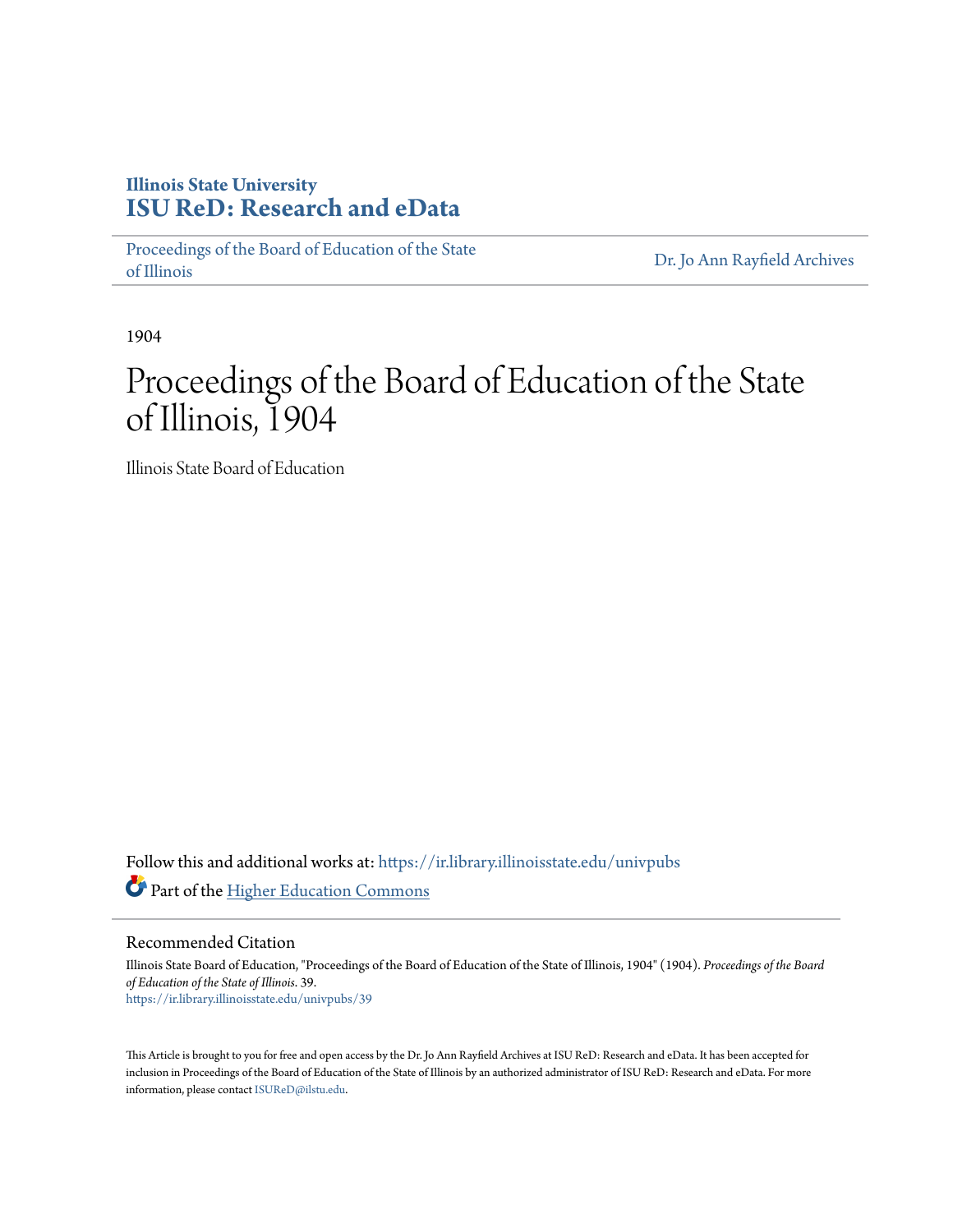## PROCEEDINGS

OF THE

# BOARD OF EDUCATION

OF THE

# State of Illinois

AT A

# REGULAR MEETING HELD **AT NORMAL,** June 1, 1904.



SPRINGFIELD, ILL,: PHILLIPS BROS., STATE PRINTERS, 1904.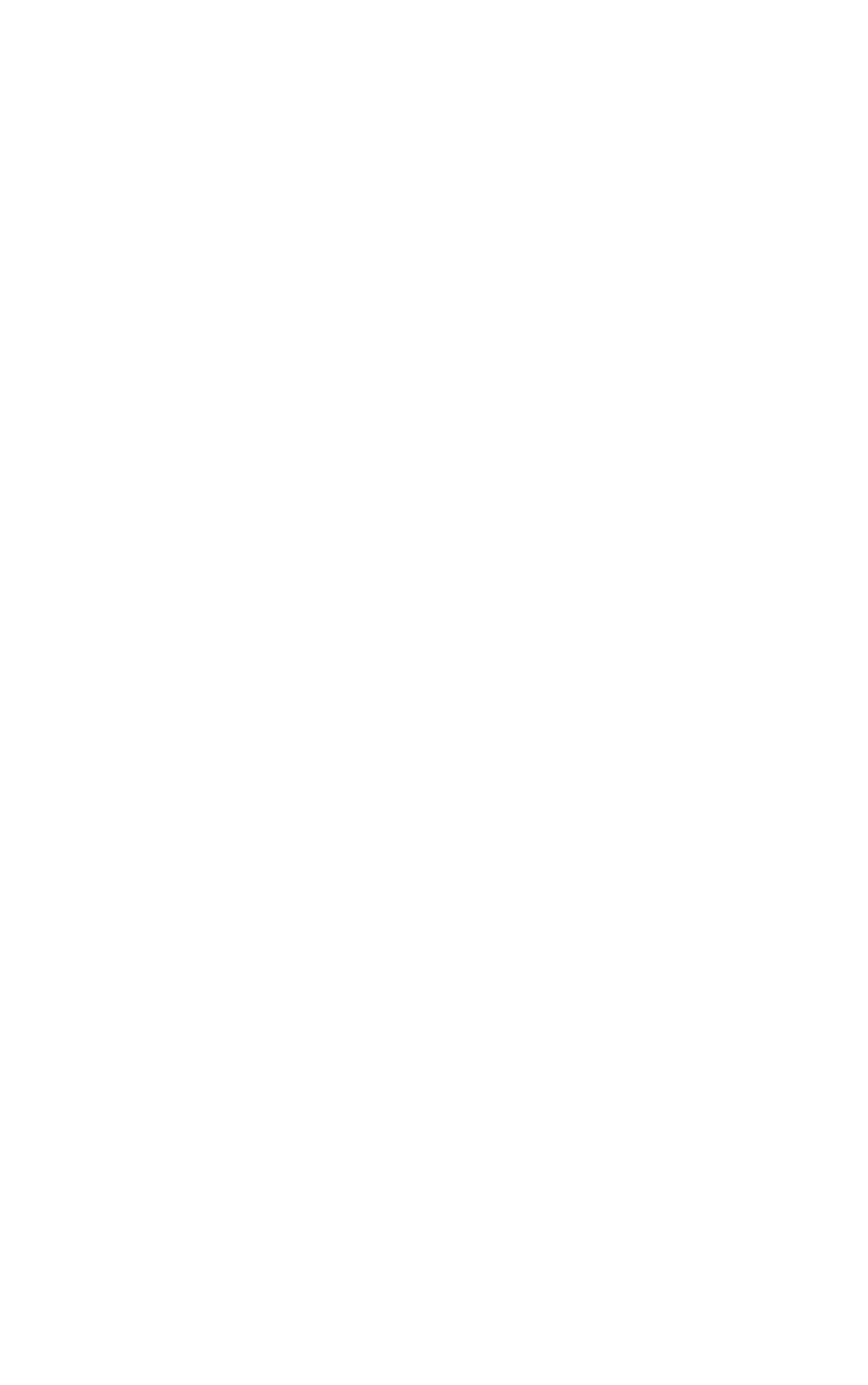## BOARD OF EDUCATION OF THE STATE OF ILLINOIS.

#### OFFICERS AND MEMBERS.

| Enoch A. Gastman, DecaturPresident   |  |
|--------------------------------------|--|
|                                      |  |
| F. D. Marquis. Bloomington Treasurer |  |
|                                      |  |
|                                      |  |
|                                      |  |
|                                      |  |
|                                      |  |
|                                      |  |
|                                      |  |
|                                      |  |
|                                      |  |
|                                      |  |
|                                      |  |
|                                      |  |
|                                      |  |

#### STANDING COMMITTEES.

*Auditing and Finance-Baily,* Capen, Sandham. *Building and Grounds-Capen,* Kimbrough, Robertson. *Text Books and Course of Instruction-Young,* Kimbrough, Smith. *Teachers and Salaries-Walker,* Young. Harrington. *Practice Department-Brown,* Young, Cook. *Library and Museum-Sandham,* Hainline, Willard.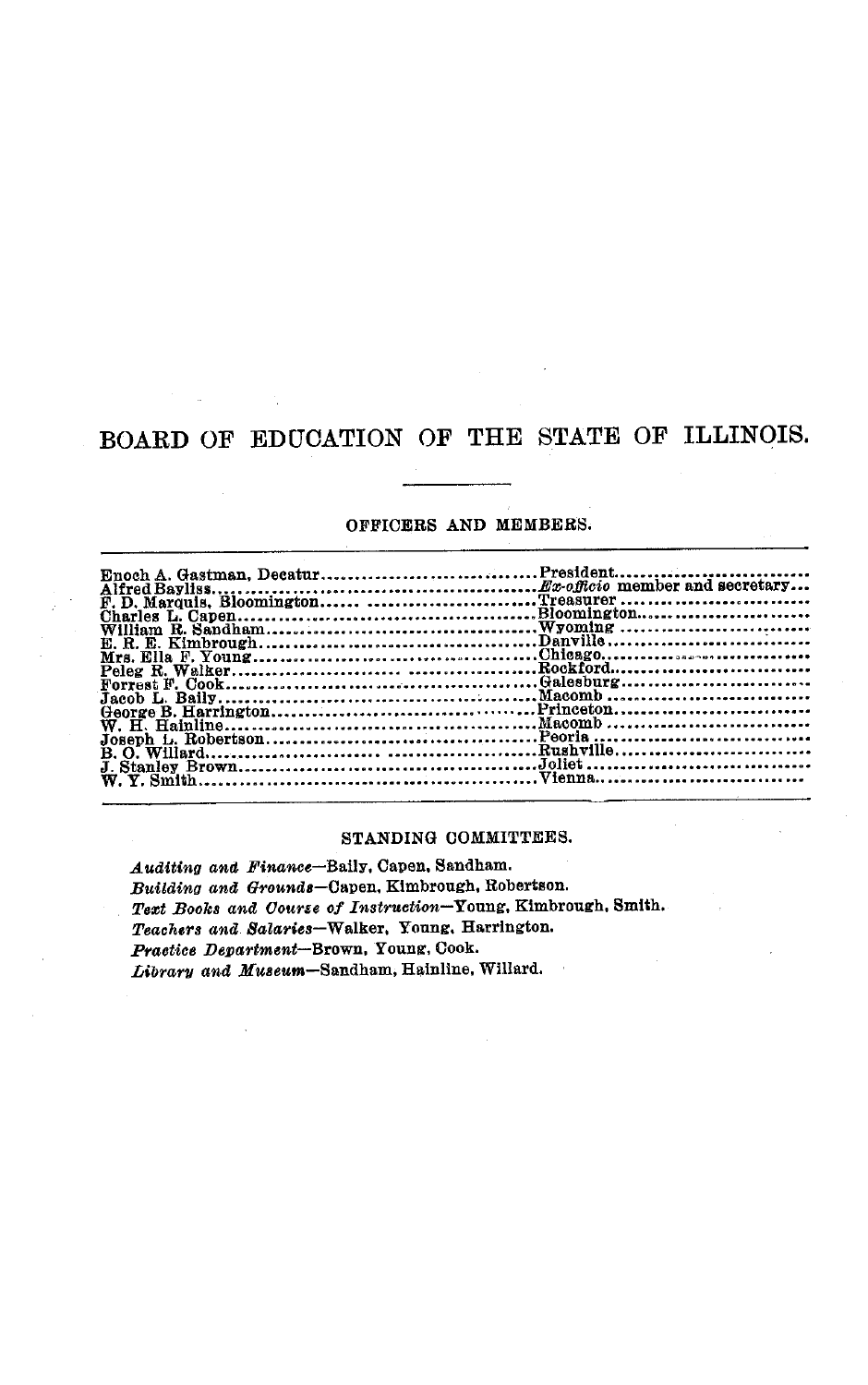### ORDER OF BUSINESS,

- 1. Reading, amending and adopting minutes.
- **2.** Election of officers.
	- 3. Report of the president of the Normal University.
	- 4. Treasurer's report.
	- 5. Report of special committees.
	- 6. Reports of standing committees, in order.
	- 7. Communications,
	- 8. Motions and resolutions.
- 9. Unfinished business.
- 10. General business.

#### CALENDAR FOR 1904-5.

*Opening of Training School-Sept.* 5, 1904. *Fall Term-Sept.* 12, 1904, to Dec. 2, 1904. *Winter Term-Dec.* 5, 1904, to March 10, 1905. *Spring* Term-March 20, 1905, to June 8, 1905. *First Summer Term-June* 12, 1905, to July 21, 1905. *Second Summer Term-July* 24, 1905, to Sept. 1, 1905. *Winter Recess-Dec.* 22, 1904, to Jan. 4, 1905. *Spring Vacation-March* 11, 1905, to March 20, 1905.

SEMI-ANNUAL MEETIMG OF THE BOARD OF EDUCA-TION-Dec. 21, 1904.

ANNUAL MEETING OF THE BOARD-June 7,1905.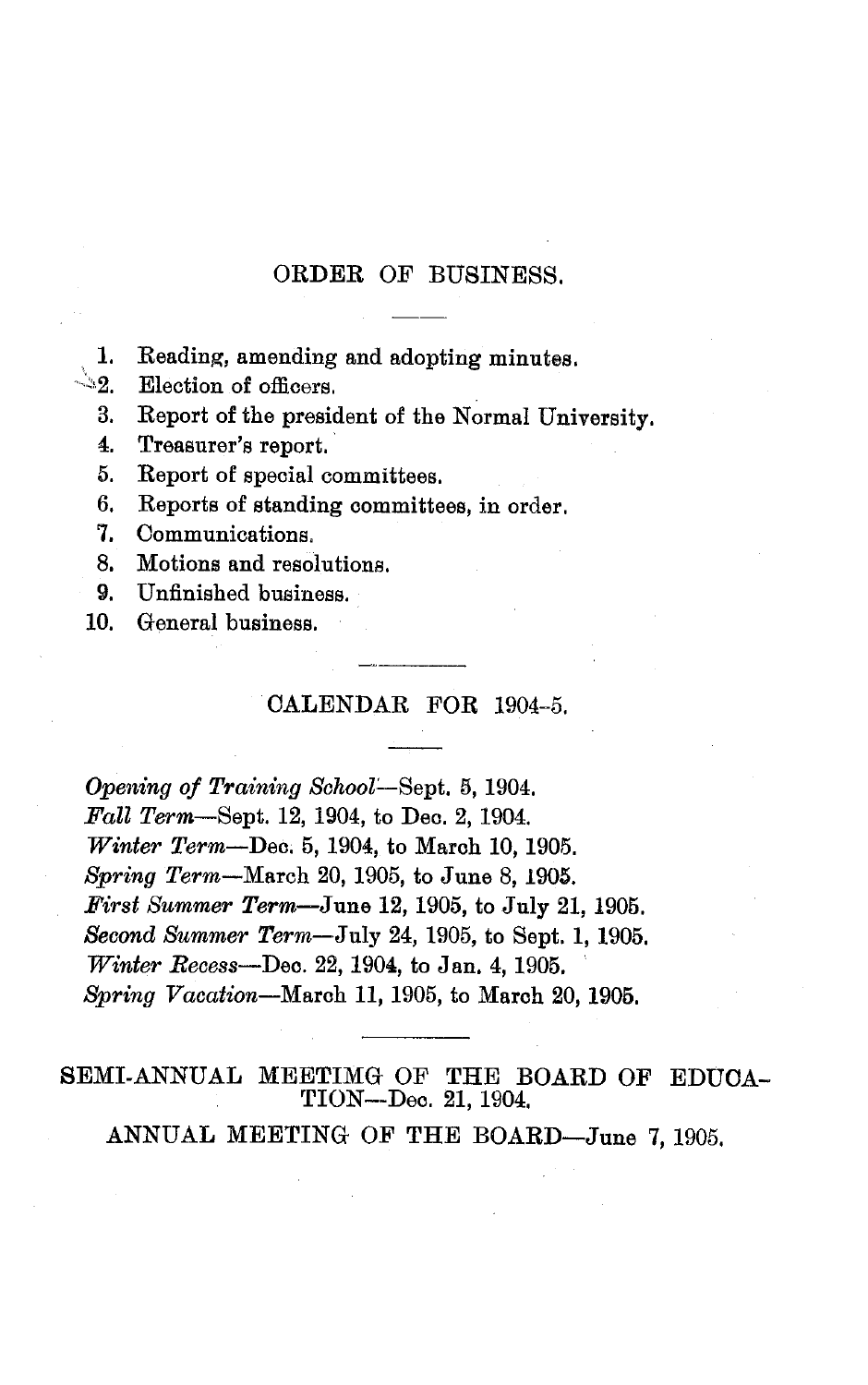### PROCEEDINGS OF THE BOARD OF EDUCATION OF THE STATE OF ILLINOIS.

#### REGULAR MEETING.

NORMAL, ILL., June 1, 1904.

The board of education met in the office of the president of the university at 9:00 o'clock a. m.

Present-Messrs. Baily, Bayliss, Brown, Capen, Gastman, Kimbrough, Robertson, Sandham, Walker, and Mrs. Young.

Minutes of the proceedings of the regular meeting held Dec. 16' 1903, were approved, the errors in the calendar contained therein having been corrected.

The president of the university read the following report:

#### PRESIDENT'S REPORT.

*7o the Board of Education of the State of Illinois:*

MR. PRESIDENT AND MEMBERS OF THE BOARD-The attendance in the normal department for the two terms since your last meeting is as follows:

|             | Winter. Spring.  |
|-------------|------------------|
| - 66<br>248 | $\frac{59}{198}$ |
| 314         | 257              |

The number of new students admitted to the normal department during the two terms are:

| Winter. Spring. |  |
|-----------------|--|
|                 |  |
|                 |  |

The total enrollment in the normal department since Sept. 7 has been:

| 379 |
|-----|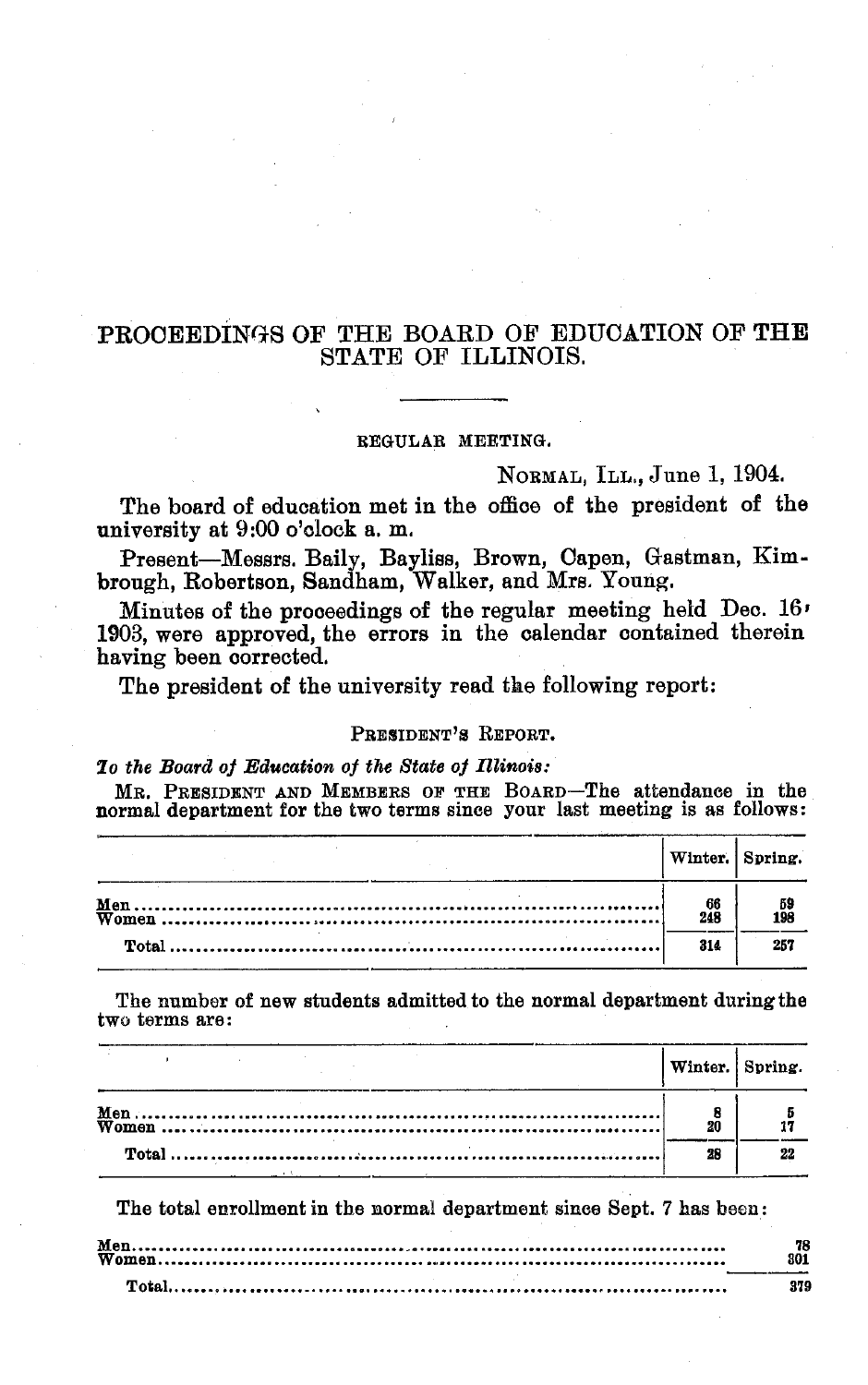Counties were represented as follows:

| Adams.         |              |              | 11  |
|----------------|--------------|--------------|-----|
| Alexander      |              | Macoupin     |     |
| Bureau         |              | Madison      |     |
| Champaign      |              |              |     |
| Christian      |              | Marshall     |     |
|                |              |              |     |
| <b>Coles</b>   |              |              |     |
| $Cook$ .<br>   |              |              |     |
| Crawford       |              | Montgomery   |     |
|                | 6            |              |     |
| Douglas        | 8            | Morgan       |     |
|                |              |              |     |
| Edwards        | 1            |              |     |
| <b>Fayette</b> |              |              |     |
|                |              |              |     |
| Franklin       |              | Putnam       |     |
|                |              |              |     |
|                | 9            | Rock Island  |     |
|                |              | St. Clair    |     |
|                | Ŕ            | Sangamon     |     |
|                | 2            | Schuyler     |     |
|                |              |              |     |
| $J$ asper      | $\mathbf{1}$ |              | 15  |
| Jefferson      | 8            | Vermilion    |     |
| JoDaviess      | 2            |              |     |
| Kankakee       |              |              |     |
|                | 11           |              |     |
| Lawrence       | 3            | Woodford     | 16  |
| Lee            |              | Other states | 10  |
| Livingston     | 6            |              |     |
| Logan          | 13           | Total        | 379 |
| McLean         | 117          |              |     |

The following persons are recommended by the faculty for graduation:

#### TWO-YEAR COURSE.

| Name. | County. | Name.                                                                                                                                                                            | County. |
|-------|---------|----------------------------------------------------------------------------------------------------------------------------------------------------------------------------------|---------|
|       |         | Armstrong, Josephine Rae McLean McGuire, Mae Nevada  Marion<br>Crissey, Helen Angenette Greene  Proctor, Norma Anna do<br>Dimmitt, Lena Otelia Pike  Wilson, Helen Angeline Pike |         |

THREE-YEAR COURSE.

| Name.                       | County. | Name.                                                                                                                                                                                                                                                                                                           | County. |
|-----------------------------|---------|-----------------------------------------------------------------------------------------------------------------------------------------------------------------------------------------------------------------------------------------------------------------------------------------------------------------|---------|
| Seeley. Helen Edna Schuyler |         | Caughey, Florence Gertrude Rock Island  Swain, Gertrude Ophelia Franklin<br>McMurty, Mrs. Ira B Macon   Criss. Edward  Pike<br>Mau, Dora Emma Bureau   Kendall, George Brophy Adams<br>Mossman, Edith Lena  McLean    McMurtry, Ira Benoni    Wayne<br>Page, Maria Elizabeth  Macoupin  Newton, Abe Mark Fulton |         |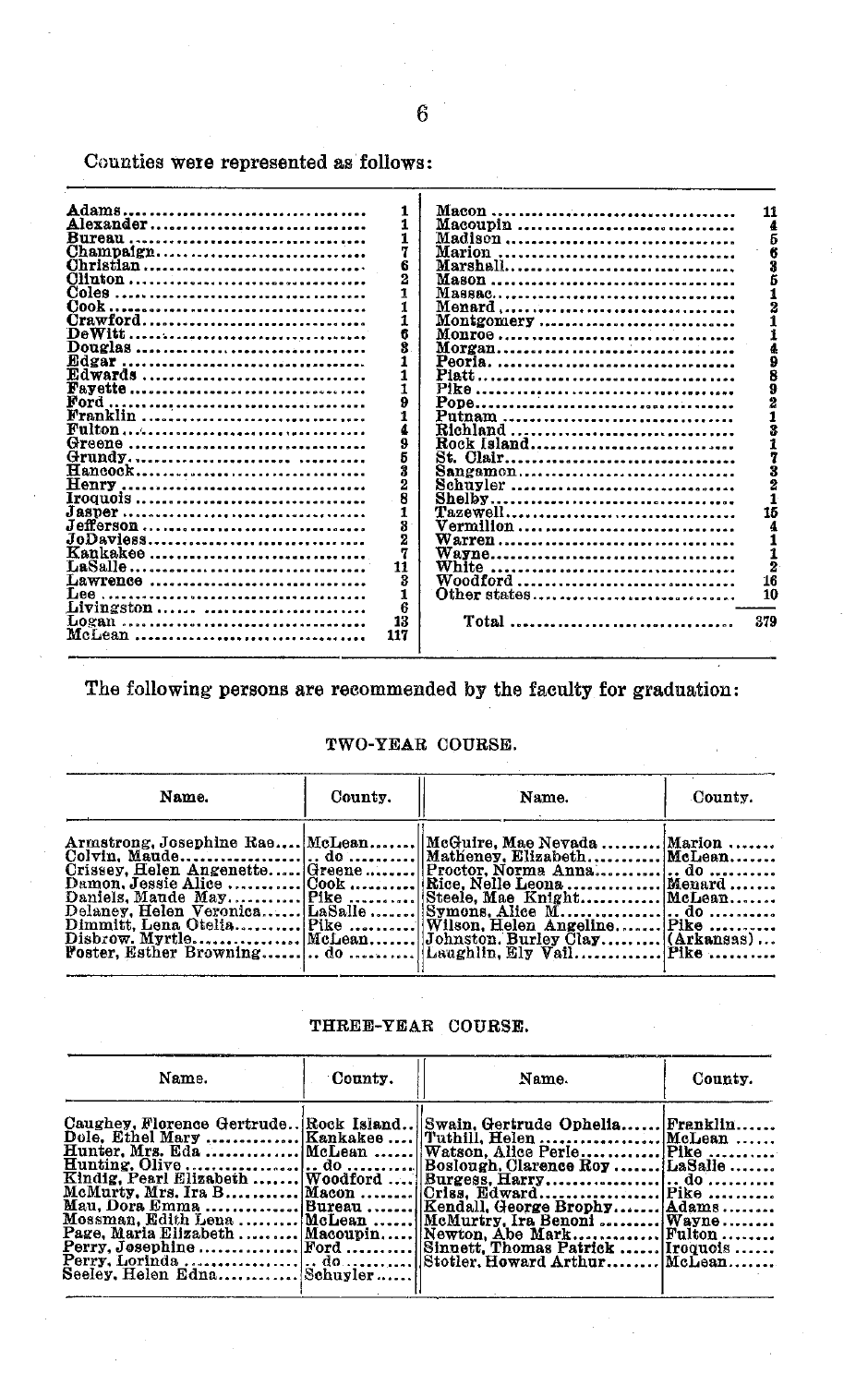#### FOUR-YEAR COURSE.

| Name.                        | County. | Name.                                                                                                                                                                                                                                                                   | County. |
|------------------------------|---------|-------------------------------------------------------------------------------------------------------------------------------------------------------------------------------------------------------------------------------------------------------------------------|---------|
| Skinner, Daisy Adelia McLean |         | Duerkop, Bertha Catherine  Hancock Trowbridge, Myrtle Mae Tazewell<br>Johnson, Beulah Valentine Cook   Walworth, Lena Althea  Grundy<br>Jones, Mrs. Latona May   Livingston   Edmunds, Ernest Edwin   McLean<br>Lantz, Anna Maud  McLean    Hiles. Perry Huston  Jasper |         |

#### HIGH SCHOOL.

| Name. | County. |
|-------|---------|
|       |         |

By comparison with corrresponding figures in the report of last year it will appear that the average attendance is nearly 100 less than last year. A rather extensive inquiry reveals that the same condition of diminished enrollment is general among the normal schools of the central west. Some of the special causes operating in the ease of this institution were mentioned in my last report.

#### THE FACULTY.

In March, Miss Eleanor Hampton, critic teacher of the 11th grade, resigned her position because of the continued ill health of her mother. fortunate as to secure for the remainder of the year, Miss Marien F. Lyons who had just completed her course in Chicago University. Miss Lyons had been a member of our faculty last year, and was known to us as a woman of exceptional ability and resource. Having fitted herself for a different and

Miss Jessie Cunningham and Miss Florence Stevens, critic teachers of the fourth and first grades also have handed in their resignations.

Owing to the diminished attendance three teachers of geography and history are no longer necessary. Miss Eva Wilkins, who has been connected Miss Eva Wilkins, who has been connected with this institution since 1892 as assistant teacher of geography and history, tenders her resignation. She does this because she recognizes that with the She does this because she recognizes that with the diminished attendance three teachers in these departments are no longer needed. Miss Wilkins has been a very valuable member of the facualty,  $en_1$ joying in the highest degree the esteem and affection of the student body and of her professional associates.

The teachers added to our faculty during the past year have been eminent<br>ly satisfactory. It is recommended that Mr. Ridgely, Mr. Bawden, Mr. Stewart, Mr. Warner, and Miss Cummings receive permanent appointment, the salaries for the next year to remain the same as for last year.

#### TEXT BOOKS AND COURSE OF STUDY.

No change in the course of study is recommended at this time. Professor McCormick of the department of history requests that McMaster's school history of the United States be adopted for the elementary classes instead of the McLaughlin now in use.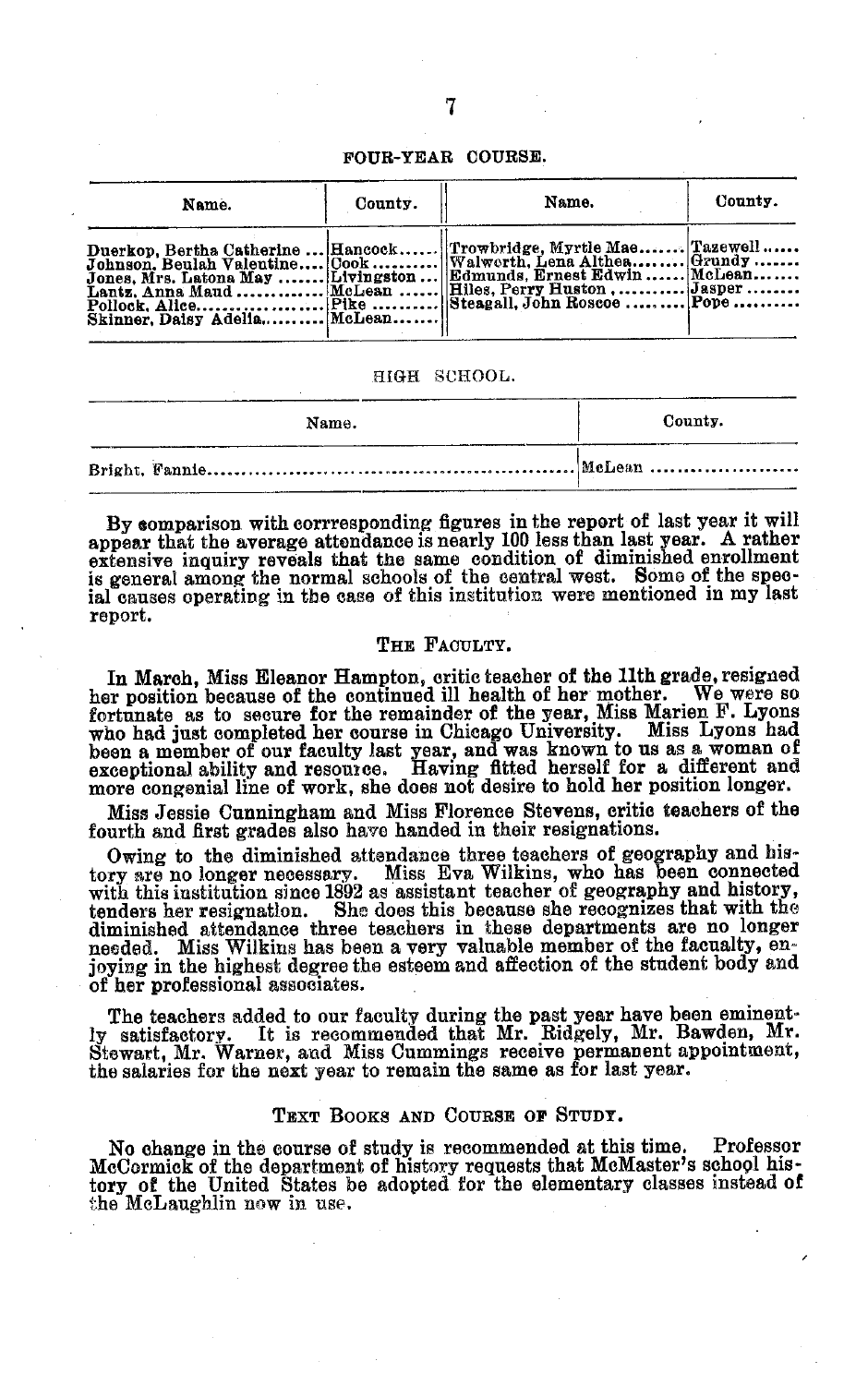#### THE SUMMER SCHOOL.

Although the Louisiana Purchase Exposition is very attractive to Illinois teachers, from the volume of correspondence we are led to expect a larger teachers, from the volume of correspondence we are led to expect a larger attendance in the summer school than in any previous year. We have distributed 11,000 announeements, mainly in the counties immediately tributary to this institution. Many boards of education are requiring of their teachers attendance at summer schools as a condition of increased salary. County superintendents are excusing from institute attendance to teachers electing to take the work at the normal schools. All the members of the faculty of instruction together with three of the critic teachers have elected to teach one summer term. The extra salaries to which they are entitled aggregate \$2,149.93.

The following extra teachers have been engaged for the summer session:

#### FIRST TERM.

|  | 120 00<br>150 00<br>150 00<br>210 00 |
|--|--------------------------------------|
|  |                                      |

#### SECOND TERM.

|  | \$300 00 |
|--|----------|
|  | 200 00   |
|  | 200 00   |
|  | 150 00   |
|  | 150 00   |
|  | 150 00   |
|  | 150 00   |
|  | 150 00   |
|  | 150 00   |
|  | 150 00   |
|  |          |
|  |          |
|  |          |

The following lecturers have been engaged:

Pres. Nicholas Murray Butler, Columbia university. Supt. Joseph H. Collins, Springfield, Ill. County Supt. 0. J. Kern, Rockford, Ill. Prof. William H. Dudley, Chicago, Ill.

#### MANUAL TRAINING.

The work in manual training has proved very successful. The equipment of 20 benches for shop work has proved hardly adequate for the needs of the school. During the spring term, the classes in bench work from the grammar grades have been taught by student teachers, thus enabling the regularitudor, Mr. Bawden, to give detailed instructorn in textiles, basketry, work \$300 appropriated at the last meeting of the board only \$183 has been spent;<br>it is recommended that if the finances permit, the sum of \$300 be appropri-<br>ated for the purpose of an electric motor and lathes. It is further r to the town of Normal, four hours per week of the time of the instructor be devoted to pupils of the public high school. This is the arrangement now in  $\boldsymbol{f}$ orce.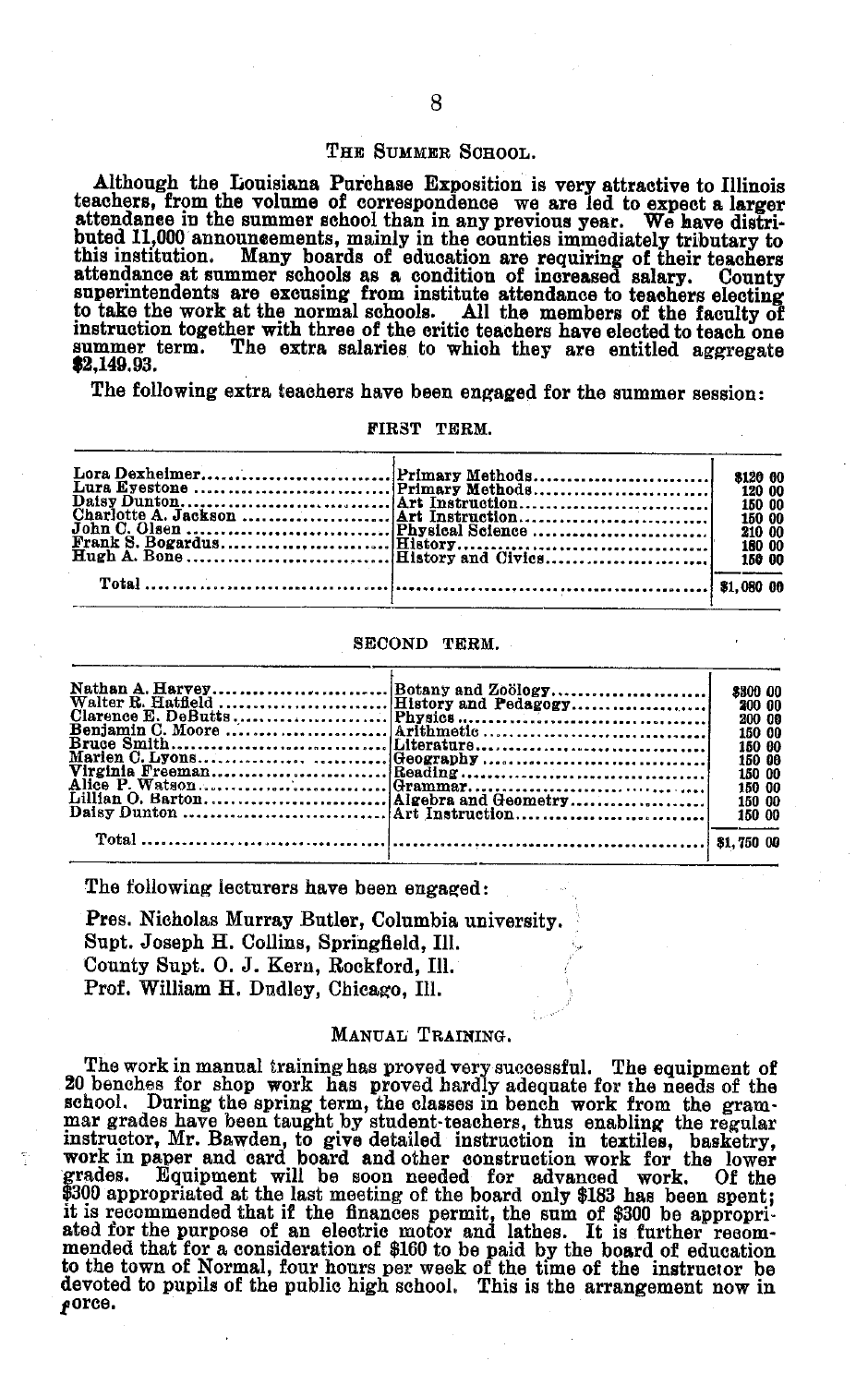#### DOMESTIC SCIENCE.

The establishment of a department of domestic science is 'strongly urged.<br>The demand comes not so much from school boards or prospective teachers as from woman's clubs and the farmers' institutes. The agitation is more or less general thruout the country, but west of Indiana only a few normal schools have as yet made provision for such instruction. During the first summer term the Parents' club of Normal will maintain a school of domestic science in one of the public school buildings; this without any expense to the normal university. About 24 women and 48 girls of grammar school age have already enrolled.

I would recommend to your honorable body the consideration of the pro-priety of requesting of the 44th General Assembly an appropriation for another building to be known as the Manual Arts building and to accommo- date the departments of art, manual training and domestic science. The increased room will enable other plans for improvement to be perfected.

#### DEPARTMENT OF GEOGRAPHY.

Mr. D. C. Ridgeley in charge of the department of geography has made considerable progress during the past year in building up a geographical museum, especially illustrating processes and products in reveral of the great<br>industries... It is believed that at the close of the St. Louis exposi valuable illustrative material may be had at altrifiing cost. It is therefore recommended that the sum of \$100 be appropriated for purchasing, packing and shipping such material.

A further appropriation of \$150 is requested for additional equipment for geographical laboratory, including models, meteorological instruments and lantern slides.

#### THE TRAINING SCHOOL.

The training department is not in an altogether satisfactory condition; when the proposition for the union of the university model school with the public school system of Normal was referred to the citizens of Normal about 30 per cent of the voters were opposed to the union. Many of these hove not become reconciled to the union. They have been joined by citizens dissattified with other features of the school administration. At the last schoo recognize the advantages of the union and desire to continue it. One citizen of Normal is endeavoring to secure dissolution of the union by injunction. The suit was denied in the circuit court, and is now before the appellate court.

In spite of the excellence of the instruction and discipline in the training department-they were never better-it is not improbable that the union must ultimately be dissolved. It is, therefore, advisable to consider what organization of the model school will then best serve the needs of the institution. In the light of our experience since 1895 it is doubtful whether a m school department, in which a large portion of the instruction shall be given by regular paid teachers.

#### THE GROUNDS.

The school garden and grounds have been placed in the hands of Mr. Bruno Nehrling, a graduate of the full four year course in landscape and orna- mental gardening provided by the Missouri Botanical garden in connection with Washington univerity. A large hot bed was constructed, water has been piped into the gar en and much more extensive plantings have bee n made by students and pupils than ever before.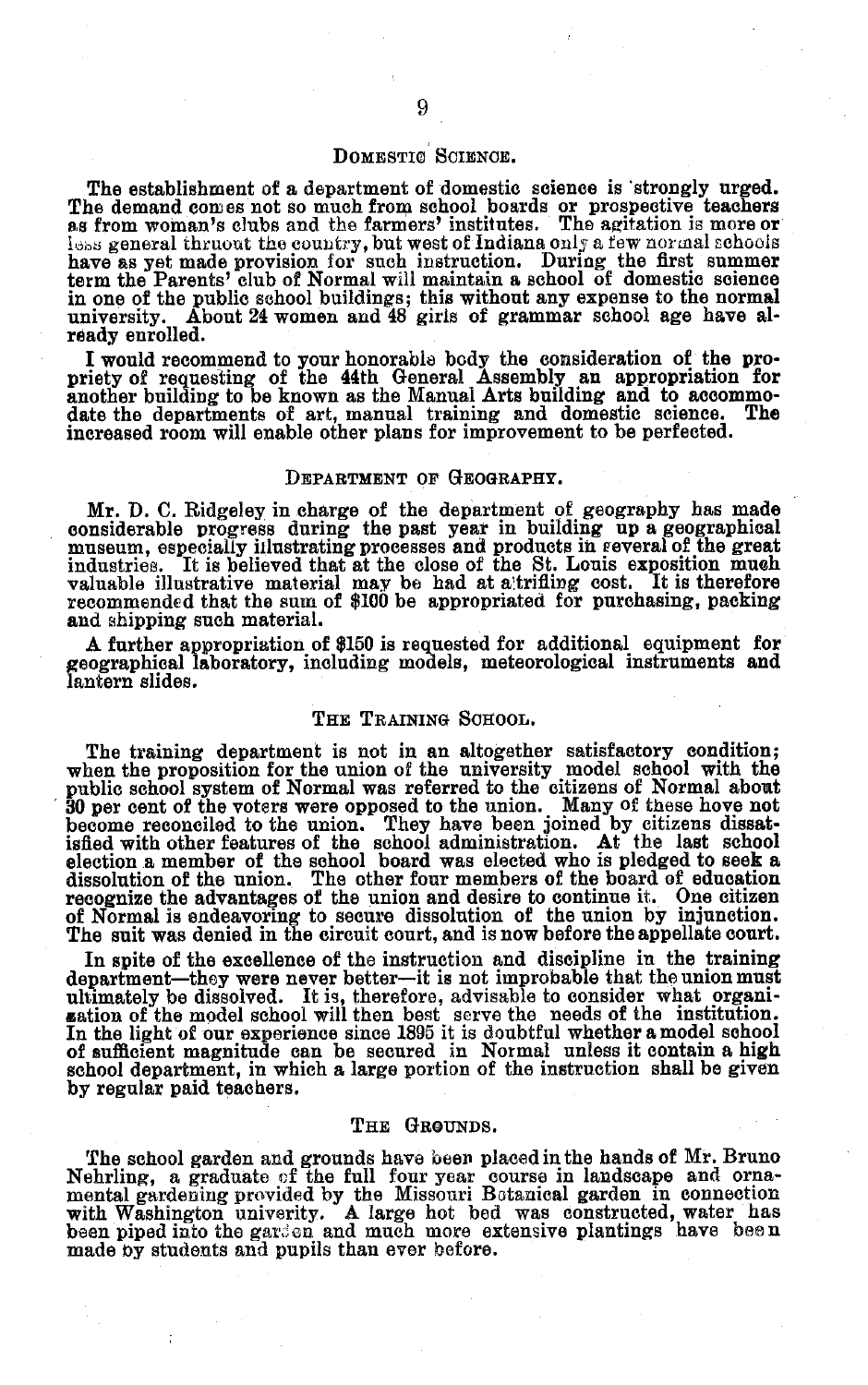The additional plantings on the grounds include 144 trees of 22 species, 216 shrubs of 85 varieties and 70 climbers of 12 varieties. About one-fifth of these were to replace losses of last year.

Since the street railway has been laid on the street north of the grounds, it is impossible when the streets are muddy to secure a coal supply over that Freet. The drives on the grounds are not firm emoty to be an experiment.<br>It is recommended that request be made to the Legislature for a special appriation sufficient to pay for a pavement from Mulberry street to the boile

ing demand for such biological material as can be secured only from permanent streams or ponds. It is therefore recommended that if a sufficient balance remain from the special appropriation for improving the grounds, the deepening the pond, cementing or puddling the bottom and providing a per-manent water supply.

We find it necessary to employ extra labor beyond our janitor force for care for the lawn and police the grounds. It is recommended that the same committee be authorized to employ such labor and pay it monthly.

#### **LIBRARY.**

Circulation, Dee. 15, 1903, to May 28, 1904. Books, 11,173; pictures, 2,340. Books purchased Dec. 15, 1903, to May 27, 1904.

| Departments.      | Vols.l          | Departments. | Vols.      |
|-------------------|-----------------|--------------|------------|
| General Reference | $\frac{24}{14}$ |              | 25<br>180. |

During the same period we have also received and made accessible to the school many public documents of the United States and of Illinois, selected public documents from other states, gifts from publishers, school publicat

The library has reached a place at which the librarian has aimed for years. Besides the books purchased and otherwise recentl rerceived, all the accumlated government and state publications, pamphlets, gifts and stray volumes are classified and arranged. We now have upwards of 15,000 bound volumes and 7,000 pamphlets, all so arranged as to be immediately accessible.

With this completed, and with the books that we now are able to purchase<br>and the high standard of the periodicals for which we subscribe, the library<br>is ready not only to help undergraduates but to furnish valuable assista to advanced students in certain lines.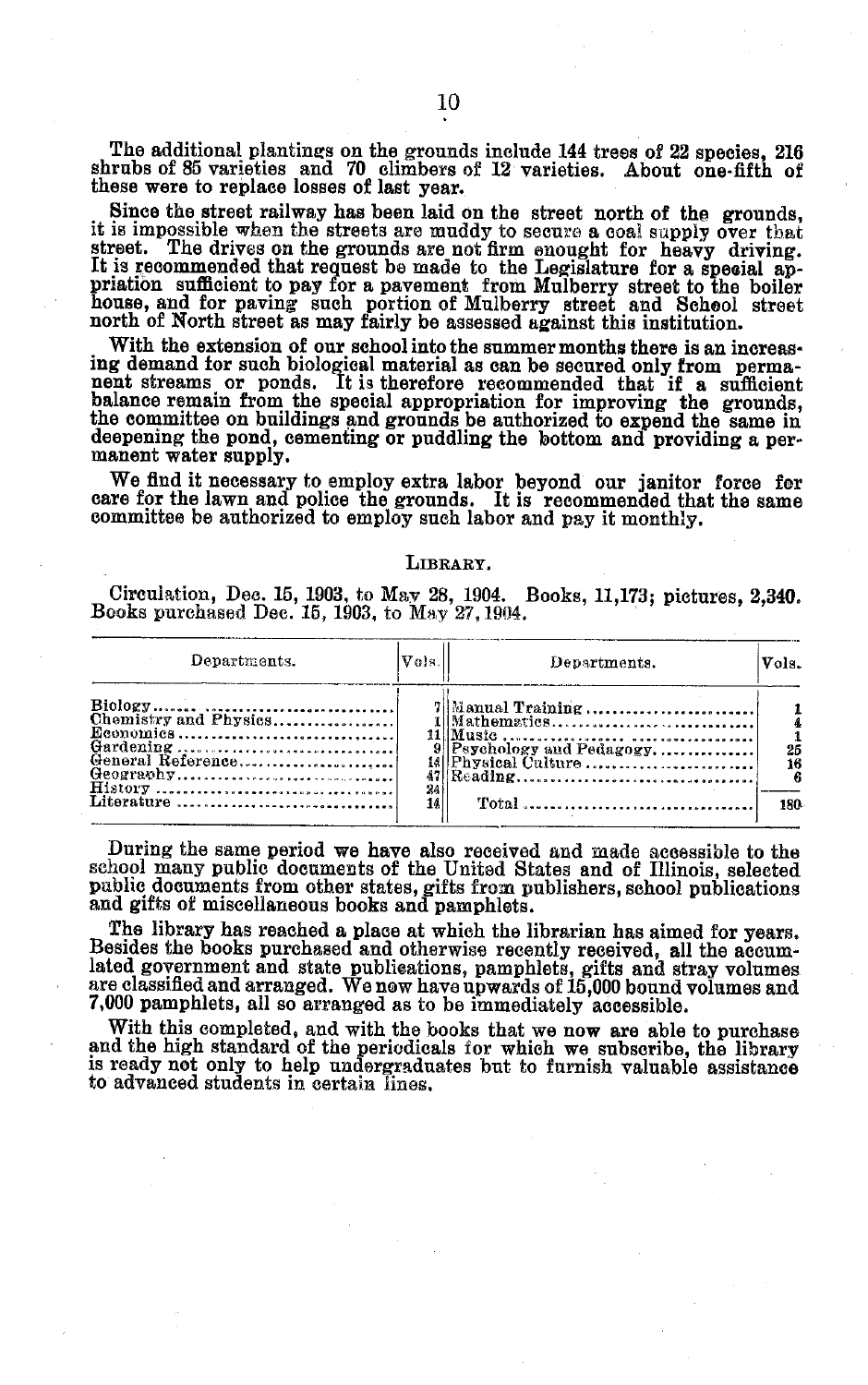The probable receipts for the school year 1904-05 are:

| FINANCES.              |                                                                                                                                                         |             |
|------------------------|---------------------------------------------------------------------------------------------------------------------------------------------------------|-------------|
|                        | \$55,000 00<br>600 00<br>2,400 00                                                                                                                       | \$58,000 00 |
| PROBABLE EXPENDITURES. |                                                                                                                                                         |             |
|                        | \$38,000 00<br>4,200 00<br>2,140 00<br>2,400 00<br>2,000 00<br>1,000<br>-00<br>1.100<br>-00<br>400<br>m<br>600<br>-08<br>500<br>m<br>400 00<br>5.200 00 | 857.940 00  |

The balance at the end of the present year will be about \$1,000.

#### THE CALENDAR.

The following calendar is recommended for the year 1904-05:

Opening of training school, Monday, Sept. 5, 1904.

Fall Term-Sept. 12, 1904, to Dec. 2, 1904.

Winter Term-Dec. 5, 1904, to March 10, 1905.

Spring Term-March 20, 1905, to June 8, 1905.

First Summer Term-June 12, 1905, to July 21, 1905.

Second Summer Term-July 24, 1905, to Sept. 1, 1905.

Winter Recess-Dec. 22, 1904, to Jan. 4, 1905.

Spring Vacation-March 11, 1905, to March 20, 1905.

Semi-annual meeting of the Board of Education-Dec. 21, 1904.

Annual meeting of the Board-June 7, 1905.

### Respeetfully submitted,

DAVID FELMLEY,

The several recommendations in the forgoing report were referred to appropriate committees.

The treasurer presented the following report, which was referred to the auditing and finance committee:

#### *lo the Board of Education of the State of Illinois:*

MR. PRESIDENT AND MEMBERS OF THE BOARD-The last report of your treasurer included Dec. 14, 1903, and showed a balance on hand of \$7,593.55. The receipts have since amounted to \$28,594.25, from the following sources, viz.:

| 660 00<br>434 25 |  |
|------------------|--|
|                  |  |
|                  |  |

The disbursements, amounting to  $$25,227.90$ , are shown by 45 vouchers which are returned herewith, together with a statement of account in detail. The amount now on hand is \$10,959.90.

Respectfully submitted,

F. D. MARQUIS, *Treasurer.*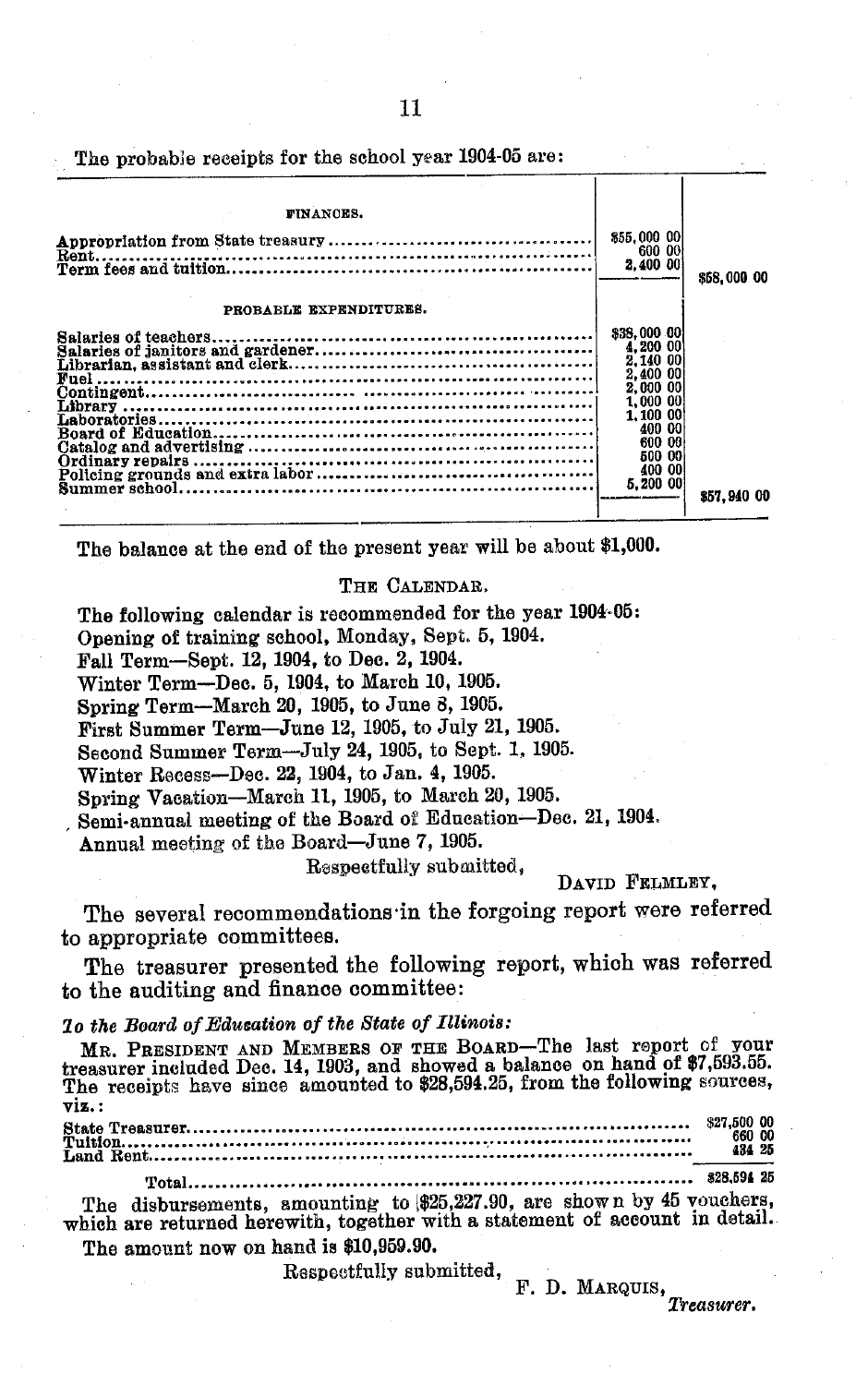| 1903            | Dr.                                                                                                                                                                                                                            |                                                  |                    |
|-----------------|--------------------------------------------------------------------------------------------------------------------------------------------------------------------------------------------------------------------------------|--------------------------------------------------|--------------------|
| December        |                                                                                                                                                                                                                                |                                                  | \$7.593 55         |
| 1904<br>January |                                                                                                                                                                                                                                |                                                  |                    |
| March           |                                                                                                                                                                                                                                | \$13,750 00                                      |                    |
| March           |                                                                                                                                                                                                                                | 193 80                                           |                    |
| April           |                                                                                                                                                                                                                                | 13,750 00                                        |                    |
| April           |                                                                                                                                                                                                                                | 240 45                                           |                    |
|                 |                                                                                                                                                                                                                                |                                                  | 28,594 25          |
| May             |                                                                                                                                                                                                                                |                                                  | <b>\$36,187 80</b> |
|                 |                                                                                                                                                                                                                                |                                                  | \$10,959 90        |
| Voucher No.     | Cr. by Voucher.                                                                                                                                                                                                                |                                                  |                    |
| 2991            |                                                                                                                                                                                                                                | 8                                                |                    |
| 2992<br>2893    |                                                                                                                                                                                                                                | $\begin{array}{cc} 8 & 00 \\ 7 & 50 \end{array}$ |                    |
| 2994            |                                                                                                                                                                                                                                | 21 00                                            |                    |
| 2995            |                                                                                                                                                                                                                                | 55 10                                            |                    |
| 2996            |                                                                                                                                                                                                                                | 15 00<br>12 00                                   |                    |
| 2997            |                                                                                                                                                                                                                                | 28 50                                            |                    |
| 2998            |                                                                                                                                                                                                                                | 3 42                                             |                    |
| 2999            |                                                                                                                                                                                                                                | 124 50                                           |                    |
| 3000            |                                                                                                                                                                                                                                | 93 38                                            |                    |
| 2001<br>3002    |                                                                                                                                                                                                                                | 48 11                                            |                    |
| 3003            |                                                                                                                                                                                                                                | 96 54                                            |                    |
| 300£            | Consider the contract of the contract of the contract of the contract of the contract of the contract of the contract of the contract of the contract of the contract of the contract of the contract of the contract of the c | 108 00                                           |                    |
| 3006            |                                                                                                                                                                                                                                | 85 00                                            |                    |
| 3006            |                                                                                                                                                                                                                                | 675<br>196 20                                    |                    |
| 3007            |                                                                                                                                                                                                                                | 3.805 85                                         |                    |
| 3008            |                                                                                                                                                                                                                                | 95 00                                            |                    |
| 3009            |                                                                                                                                                                                                                                | 600 00                                           |                    |
| 3010            |                                                                                                                                                                                                                                | 500 00                                           |                    |
| 8011            |                                                                                                                                                                                                                                | 200 00                                           |                    |
| 3012<br>3013    |                                                                                                                                                                                                                                | 298 45<br>761 94                                 |                    |
| 3014            |                                                                                                                                                                                                                                |                                                  |                    |
| 3015            |                                                                                                                                                                                                                                | 136 00                                           |                    |
| 3016            |                                                                                                                                                                                                                                | 3.827 46                                         |                    |
| 3017            |                                                                                                                                                                                                                                | 82 45                                            |                    |
| 3018            |                                                                                                                                                                                                                                | $\begin{array}{c}\n 894 \\ 3759\n\end{array}$    |                    |
| 3019            |                                                                                                                                                                                                                                | 3,825 45                                         |                    |
| 3020            |                                                                                                                                                                                                                                |                                                  |                    |
| 3021            |                                                                                                                                                                                                                                | 876 30                                           |                    |
| 3022            |                                                                                                                                                                                                                                | 60 06                                            |                    |
| 3023<br>3024    |                                                                                                                                                                                                                                | 764                                              |                    |
| 3025            |                                                                                                                                                                                                                                | 27 75                                            |                    |
| 3026            |                                                                                                                                                                                                                                | 500 00                                           |                    |
| 3027            | Pantagraph Printing & Stationery Communications.                                                                                                                                                                               | 125 75<br>40 00                                  |                    |
| 3028            |                                                                                                                                                                                                                                | 44 50                                            |                    |
| 8029            |                                                                                                                                                                                                                                | 50 83                                            |                    |
| 3030            |                                                                                                                                                                                                                                | 23 75                                            |                    |
| 3031            |                                                                                                                                                                                                                                | 15 00                                            |                    |
| 3082            |                                                                                                                                                                                                                                | 3,913 71                                         |                    |
| 3033            |                                                                                                                                                                                                                                | 6 00                                             |                    |
| 3034            |                                                                                                                                                                                                                                | 107 87                                           |                    |
| 3035            |                                                                                                                                                                                                                                | 618 09                                           |                    |
|                 |                                                                                                                                                                                                                                |                                                  | \$25,227 90        |
|                 |                                                                                                                                                                                                                                |                                                  | 10,959 90          |
|                 |                                                                                                                                                                                                                                |                                                  | \$36,187 80        |
|                 |                                                                                                                                                                                                                                |                                                  |                    |

*F. D. Marquis, Treasurer, in account with the Board of Education of the State of Illinois.*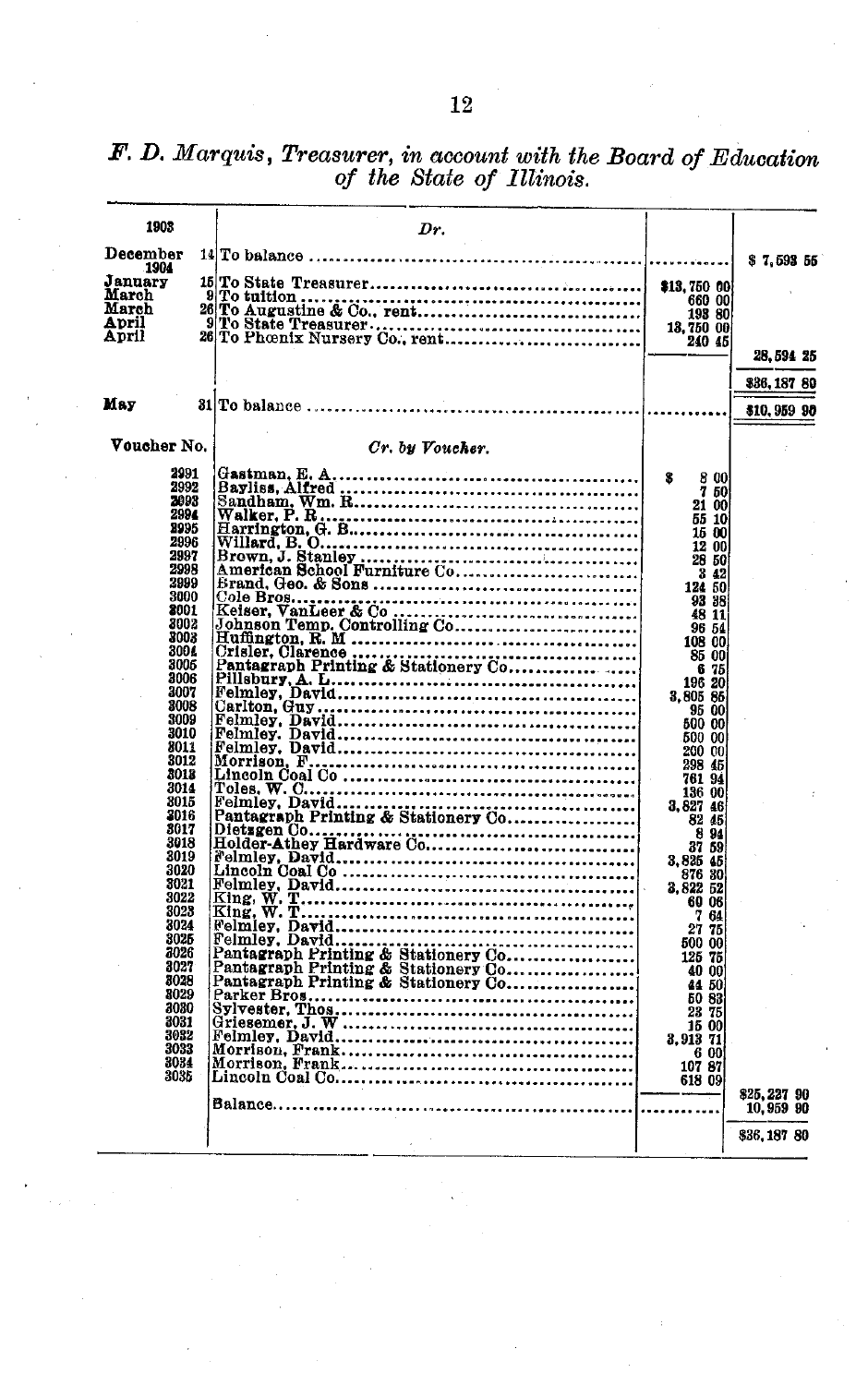President Felmley presented the following financial reports, which were referred to the committee on auditing and finance

#### ILLINOIS STATE NORMAL UNIVERSITY.

*David Feltmly, President in account with the Contingent Fund.*

| 1903                 | RECEIPTS.     |                                                                                                                                                                                                                                                                                                                               |            |
|----------------------|---------------|-------------------------------------------------------------------------------------------------------------------------------------------------------------------------------------------------------------------------------------------------------------------------------------------------------------------------------|------------|
| December<br>1904     |               | \$104 90                                                                                                                                                                                                                                                                                                                      |            |
| January              |               | 500 00<br>500 00                                                                                                                                                                                                                                                                                                              |            |
| April                |               |                                                                                                                                                                                                                                                                                                                               | \$1,104 90 |
| Voucher No.          | EXPENDITURES. |                                                                                                                                                                                                                                                                                                                               |            |
|                      |               | \$3631                                                                                                                                                                                                                                                                                                                        |            |
| 2<br>ā               |               | 250<br>12 00                                                                                                                                                                                                                                                                                                                  |            |
| į.                   |               | $\frac{4}{4}$ $\frac{26}{34}$                                                                                                                                                                                                                                                                                                 |            |
| Б<br>6               |               | 15 00                                                                                                                                                                                                                                                                                                                         |            |
| 7                    |               | 737<br>15 90                                                                                                                                                                                                                                                                                                                  |            |
| 8<br>9               |               | 20 95                                                                                                                                                                                                                                                                                                                         |            |
| 10<br>11             |               |                                                                                                                                                                                                                                                                                                                               |            |
| 12                   |               |                                                                                                                                                                                                                                                                                                                               |            |
| 13<br>14             |               | $\begin{smallmatrix} 5 & 0 & 0 & 0 \\ 12 & 3 & 3 & 0 \\ 3 & 3 & 15 & 0 \\ 4 & 0 & 6 & 1 \\ 12 & 6 & 1 & 0 \\ 16 & 6 & 1 & 0 \\ 18 & 6 & 1 & 0 \\ 19 & 6 & 1 & 0 \\ 10 & 6 & 1 & 0 \\ 11 & 6 & 1 & 0 \\ 12 & 6 & 1 & 0 \\ 13 & 6 & 1 & 0 \\ 14 & 6 & 1 & 0 \\ 15 & 6 & 1 & 0 \\ 16 & 6 & 1 & 0 \\ 18 & 6 & 1 & 0 \\ 19 & 6 & $ |            |
| 15<br>16             |               | 15 51                                                                                                                                                                                                                                                                                                                         |            |
| 17                   |               | 920<br>10 22                                                                                                                                                                                                                                                                                                                  |            |
| 18<br>19             |               | $\begin{array}{c} 3 & 07 \\ 1 & 50 \end{array}$                                                                                                                                                                                                                                                                               |            |
| 20<br>21             |               |                                                                                                                                                                                                                                                                                                                               |            |
|                      |               | 84 92<br>21 20                                                                                                                                                                                                                                                                                                                |            |
| 22<br>23             |               | 371                                                                                                                                                                                                                                                                                                                           |            |
| 24<br>25             |               | 1 04                                                                                                                                                                                                                                                                                                                          |            |
|                      |               | $\frac{7}{1}$ $\frac{30}{70}$                                                                                                                                                                                                                                                                                                 |            |
| 26<br>27<br>28<br>29 |               | $\frac{1}{3}\frac{35}{75}$                                                                                                                                                                                                                                                                                                    |            |
|                      |               | 4 00                                                                                                                                                                                                                                                                                                                          |            |
| 30<br>31             |               | 3 00                                                                                                                                                                                                                                                                                                                          |            |
| 32<br>33             |               | 30 00<br>$\frac{7}{2}$ 60                                                                                                                                                                                                                                                                                                     |            |
| 34                   |               | 1 50                                                                                                                                                                                                                                                                                                                          |            |
| 35<br>36             |               | 5 00                                                                                                                                                                                                                                                                                                                          |            |
| 37<br>38             |               | - 35 00<br>11 45                                                                                                                                                                                                                                                                                                              |            |
| 39                   |               | 850<br>60 00                                                                                                                                                                                                                                                                                                                  |            |
| 40<br>41             |               | 9 95                                                                                                                                                                                                                                                                                                                          |            |
| 42<br>43             |               | 375<br>40 64                                                                                                                                                                                                                                                                                                                  |            |
| 44                   |               | 14 85<br>578                                                                                                                                                                                                                                                                                                                  |            |
| 45<br>46             |               | 3 3 3                                                                                                                                                                                                                                                                                                                         |            |
| 47<br>48             |               | 13 20<br>10 00                                                                                                                                                                                                                                                                                                                |            |
| 49                   |               | 563<br>6 79                                                                                                                                                                                                                                                                                                                   |            |
| 50<br>51             |               | 14 18                                                                                                                                                                                                                                                                                                                         |            |
| 52<br>53             |               | 2 58<br>185                                                                                                                                                                                                                                                                                                                   |            |
| 54                   |               | 6 20                                                                                                                                                                                                                                                                                                                          |            |
| 55                   |               | 3 29<br>11 00                                                                                                                                                                                                                                                                                                                 |            |
| 56<br>57<br>58       |               | 480<br>200                                                                                                                                                                                                                                                                                                                    |            |
| 59                   |               | 4 94<br>4 00                                                                                                                                                                                                                                                                                                                  |            |
| 60<br>61             |               | 11 34                                                                                                                                                                                                                                                                                                                         |            |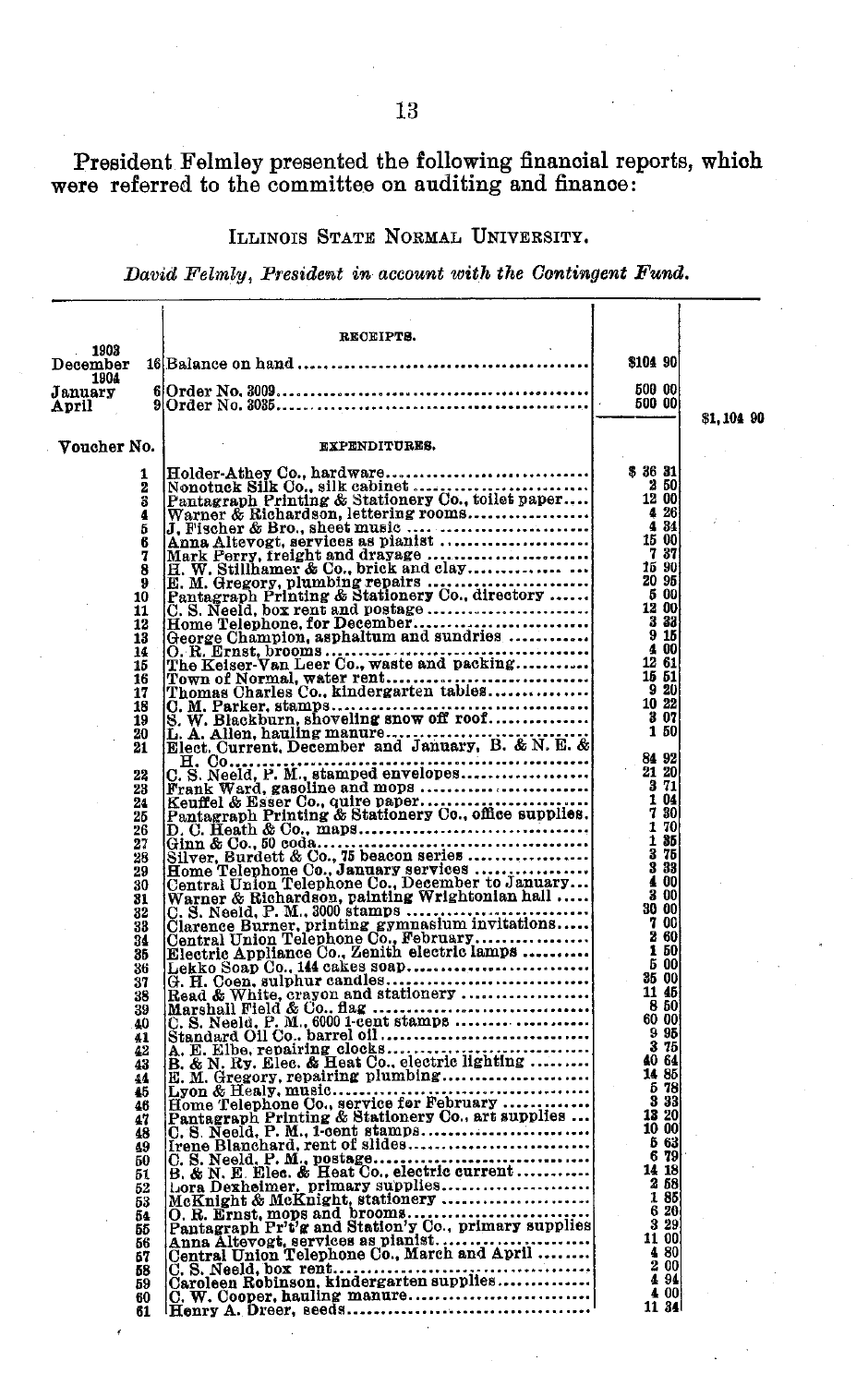*Contingent* Fund--Concluded.

| Voucher No.<br>62<br>63<br>64<br>65<br>66<br>67<br>68<br>69<br>70<br>$71^{\circ}$<br>72<br>73<br>74<br>75<br>76<br>77<br>78<br>79<br>80<br>81<br>82<br>83<br>84<br>85<br>86<br>87<br>88<br>89<br>90<br>91 | EXPENDITURES-Continued.<br>$\begin{tabular}{ l l l } \hline \textit{1.0.8} & \textit{1.0.1} & \textit{1.0.1} & \textit{1.0.1} & \textit{1.0.1} & \textit{1.0.1} & \textit{1.0.1} & \textit{1.0.1} & \textit{1.0.1} & \textit{1.0.1} & \textit{1.0.1} & \textit{1.0.1} & \textit{1.0.1} & \textit{1.0.1} & \textit{1.0.1} & \textit{1.0.1} & \textit{1.0.1} & \textit{1.0.1} & \textit{1$ | 921 36   |
|-----------------------------------------------------------------------------------------------------------------------------------------------------------------------------------------------------------|------------------------------------------------------------------------------------------------------------------------------------------------------------------------------------------------------------------------------------------------------------------------------------------------------------------------------------------------------------------------------------------|----------|
|                                                                                                                                                                                                           |                                                                                                                                                                                                                                                                                                                                                                                          | \$183 54 |

An appropriation of \$1,000 is requested for the next six months.

DAVID FELMLEY.

#### ILLINOIS STATE NORMAL UNIVERSITY,

*David Felmley, President, in Account with the Library Fund:*

| 1904<br>January                                                                                                    | RECEIPTS.                                                                                                                                                                                                                                                                                                                                                                                                                                        |                                                   | \$500 00 |
|--------------------------------------------------------------------------------------------------------------------|--------------------------------------------------------------------------------------------------------------------------------------------------------------------------------------------------------------------------------------------------------------------------------------------------------------------------------------------------------------------------------------------------------------------------------------------------|---------------------------------------------------|----------|
| Vouchers.<br>123456789<br>10<br>11<br>$\overline{12}$<br>$\frac{13}{14}$<br>15<br>16<br>17<br>18<br>19<br>20<br>21 | <b>EXPENDITURES.</b><br>National Educational Assn., vol. proceedings of 1903<br>American Park and Outdoor Proceedings and Ass.n.<br>$\begin{array}{ c c c c c c c c } \hline \text{785} & \text{86} & \text{785} \\ \hline \text{School Science Press, supplies} & \text{200} & \text{200} \\ \text{Rantagrandx} & \text{200} & \text{201} & \text{201} \\ \text{184} & \text{120} & \text{202} & \text{203} & \text{204} \\ \hline \end{array}$ | \$75 05<br>2 00<br>4 15<br>1 37<br>64 82<br>34 74 |          |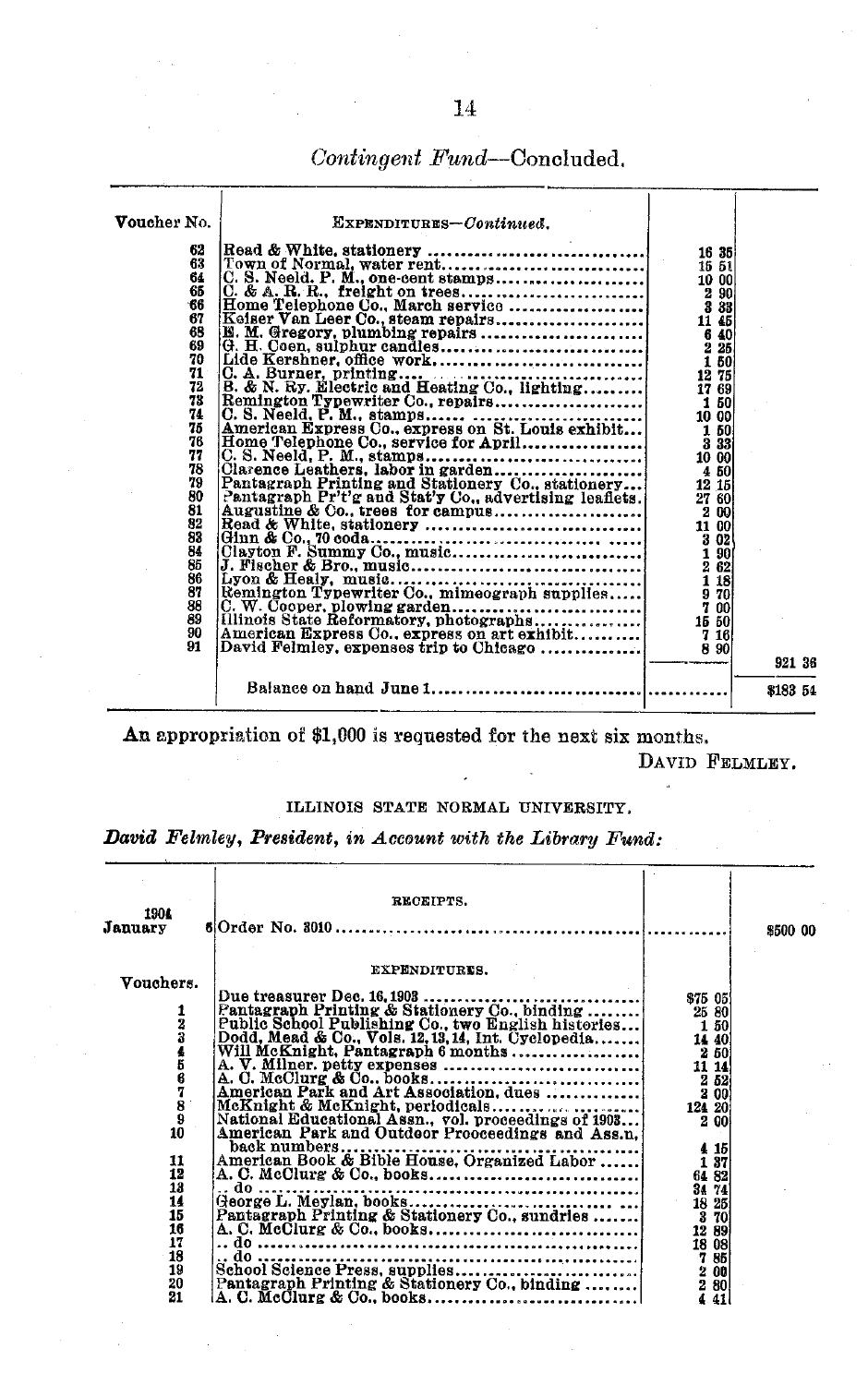| Vouchers.<br>$\frac{22}{23}$<br>24<br>25<br>$\frac{26}{27}$<br>28<br>29 | EXPENDITURES-Concluded.<br>McKnight & McKnight, periodicals | S 7 74<br>40<br>10<br>175<br>97<br>74<br>32<br>45<br>8 | 489 64  |
|-------------------------------------------------------------------------|-------------------------------------------------------------|--------------------------------------------------------|---------|
|                                                                         |                                                             |                                                        | \$10 36 |

*Library Fund-Concluded.*

An appropriation of \$500.00 is requested for the next six months. DAVID FELMLEY.

#### ILLINOIS STATE NORMAL UNIVERSITY.

*David Felmley, President, in Account with the Physical Science Fund:*

| 1903<br>December<br>1904<br>January | RECEIPTS.<br>Breakage charges collected from students                                                                                                                                                                                                                                                                                          | \$116 31<br>22 14<br>200 00                                 | 8338 45  |
|-------------------------------------|------------------------------------------------------------------------------------------------------------------------------------------------------------------------------------------------------------------------------------------------------------------------------------------------------------------------------------------------|-------------------------------------------------------------|----------|
| Vouchers.                           | EXPENDITURES.<br>Union Gas & Electric Co., gas July-January<br>$\left[\widetilde{G}, \widetilde{H}, \text{Read & Bro.}, \text{batteries and balls} \dots \dots \dots \dots \dots \dots \right]$<br>Union Gas & Electric Co., gas<br>$J. B. \text{Colt Co.,} \text{carbons.} \dots \dots \dots \dots \dots \dots \dots \dots \dots \dots \dots$ | \$240<br>50<br>6<br>50<br>1 10<br>21 87<br>30<br>40<br>3 00 | 66 77    |
|                                     |                                                                                                                                                                                                                                                                                                                                                |                                                             | \$271 68 |

An extensive order for electrical apparatus has been placed, which will consume this balance. An appropriation of \$150.00 is requested for the next six months.

DAVID FELMLEY.

#### ILINOIS STATE NORMAL UNIVERSITY.

*David Felmley, President, in Account with Biological Science Fund:*

| 1903<br>December | RECEIPTS.                      |              | \$80 92 |
|------------------|--------------------------------|--------------|---------|
|                  |                                |              |         |
|                  | EXPENDITURES.                  |              |         |
| Vouchers.        |                                | \$ 2 9 2     |         |
|                  | B. P. Colton. current expenses | 245<br>14 17 |         |
|                  |                                |              | 1954    |
|                  |                                |              | \$61 38 |

At the last meeting of the board \$150.00 was appropriated for this fund. This appropriation has not yet been drawn, and will be sufficient for the coming half year if reappropriated by the board.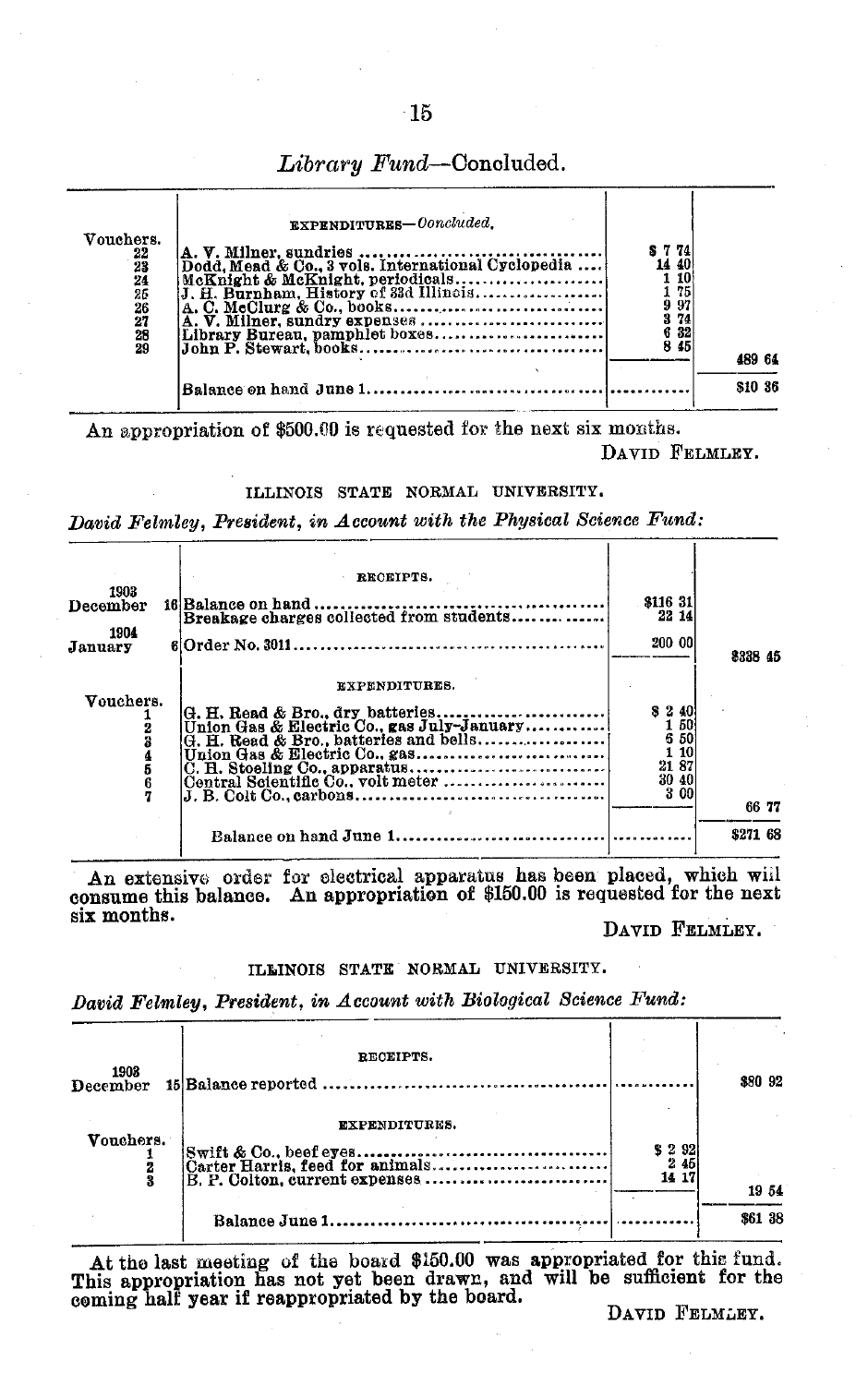#### REPORTS OF STANDING COMMITTEES.

#### AUDITING AND FINANCE COMMITTEE.

*lo the Board of Education of the State of Illinois:* of the treasurer, with 45 accompanying vouchers, showing balance on hand of \$10,959.90, begs leave to report that it has examined the same and finds it correct. It recommends the report be approved.

> J. L. BAILY,<br>W. R. SANDHAM, Committee on Auditing and Finance. CHARLES L. CAPEN.

#### *lo the Board of Education of the State of Illinois:*

Your Committee on Auditing and Finance, to whom was referred the report of David Felmley, president, in account with the contingent fund, with 91 accompanying vouchers, showing a balance on hand of \$183.54, begs leave to r

J. L. Baily,<br>W. R. Sandh**am**, Committee on Auditing and Finance. CHARLES L. **CAPEN,**

#### *lo the Board of Education of the State of Illinois:*

Your Committee on Auditing and Finance, to whom was referred report of David Felmley, president, in account with the library fund, with 29 accompany rouchers, showing balance on hand of \$10.36, begs leave to report that it

J. L. BAILY, Committee on Auditing and Finance. CHARLES L. CAPEN,

*lo the Board of Education of the State of Illinois:* of David Felmley, president, in account with the Physical Science Fund, with seven accompanying vouchers, showing balance on hand of \$66.77, begs leave<br>to report that it has examined the same and finds it correct. It recommends<br>an appropriation for the coming six months to this fund of \$150, as ask

> J. L. Baily,<br>W. R. Sandham, Committee on Auditing and Finance. CHARLES S. CAPEN,

*lo the Board of Education of the State of Illinois:* Follow control and relative out and relatively president, in account with the Biological Science Fund,<br>with three accompanying vouchers, begs leave to report that the appropriation<br>voted to this fund at the last session ha the report correct and recommends a re-appropriation- for the coming six months of the said \$150, as asked for.

> J. L. BAILY,  $\vert$  W. R. SANDHAM,  $\vert$  Committee on Auditing and Finance. CHARLES S. CAPEN,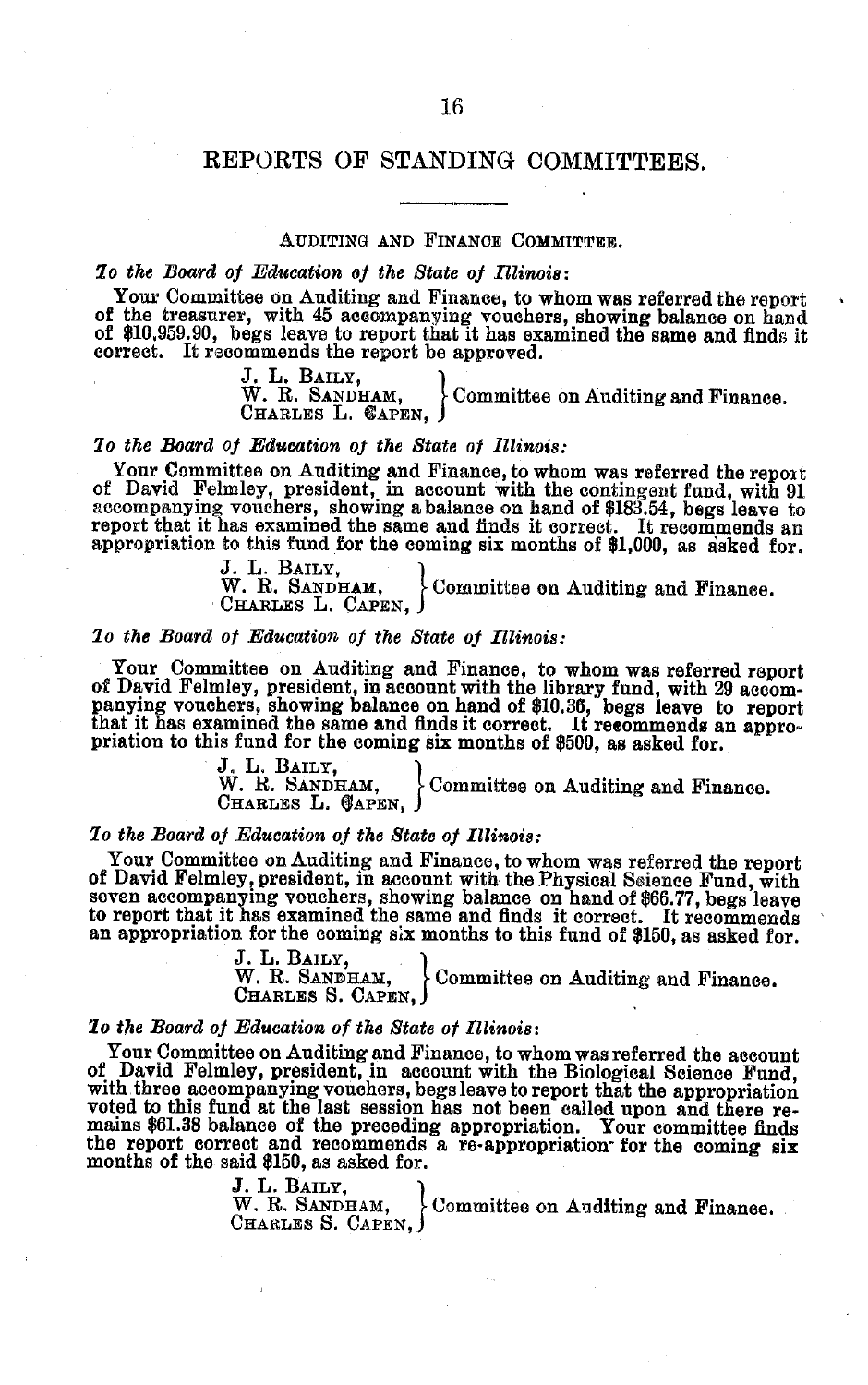*lo the Board of Education of the State of Illinois:*

Your committee on auditing and finance, to whom was referred the unpaid bills:

Percy Harget, for labor ........................... .... .. ... .................... . \$0 40 Fred Miller, for police service ....... ....................................................... 14 50

have examined the same and find them correct. It recommends the same be allowed and paid.

J. L. BAILY,<br>W. R. SANDHAM, Committee<br>CHARLES S. CAPEN, COMMITTEE

The roll call on the adoption of each of the foregoing six reports resulted as follows:

Yeas-Baily, Bayliss, Brown, Capen, Gastman, Kimbrough, Robertson, Sandham, Walker, and Mrs Young-10.

Nays-None.

And the reports were adopted.

Mr. Baily, from the committee on auditing and finance, presenred the following bill, and moved that it be allowed and paid:

*The Board of Education of the State of Illinois, to Chas. L. Capen, Dr.* 

| 1908<br>August<br>1904<br>January<br>February<br>May<br>May<br>May<br>May | 19 To fee, Lindblad, circuit court,<br>30 To printing argument, Lindblad, appellate court | S 1451<br>100 00<br>100 00<br>15 75 | 1 00<br>5 05<br>25 | 8223 50 |  |
|---------------------------------------------------------------------------|-------------------------------------------------------------------------------------------|-------------------------------------|--------------------|---------|--|
|                                                                           |                                                                                           |                                     |                    |         |  |

The above is approved.

J. S. BAILEY,  $W.$  R. SANDHAM,  $\}$  Committee on Auditing and Finance.

May 31, 1904.

A roll call being ordered, resulted as follows: Yeas, 9; nays, none.

Those voting in the affirmative were: Messrs. Bailey, Bayliss, Brown, Gastman, Kimbrough, Robertson, Sandham, Walker, and Mrs. Young.

COMMITTEE ON BUILDINGS AND GROUNDS.

Mr. Capen, of the committee on buildings and grounds reported that trees had been planted to replace losses by the storm of last year, and that the grounds are now, generally speaking, in good condition.

Mr. Robertson, of the committee on buildings and grounds, moved that the committee be authorized to purchase for the use of the university, 50 additional folding chairs.

The motion prevailed.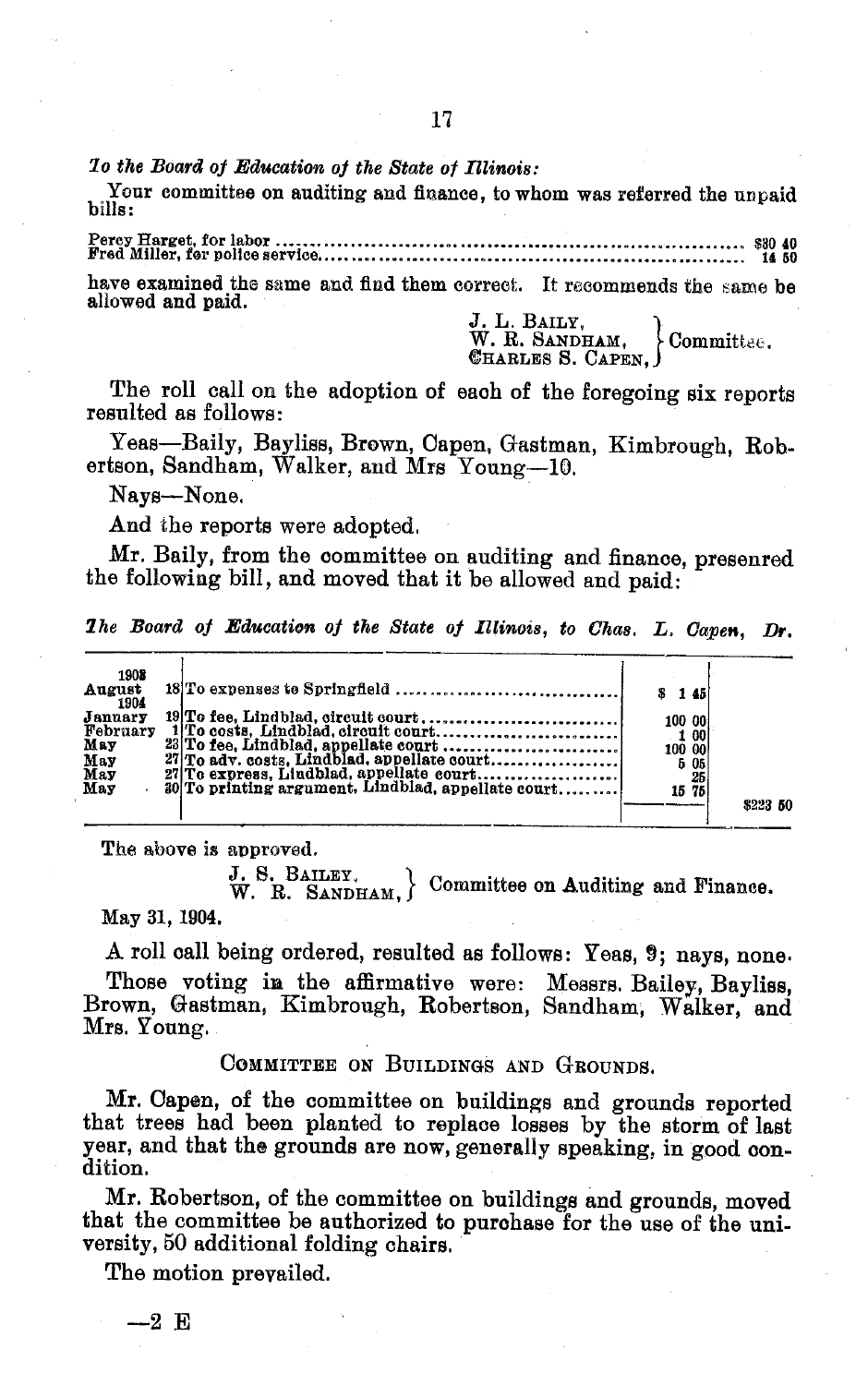#### COMMITTEE ON TEXT BOOKS AND COURSE OF INSTRUCTION.

Mrs. Young, of the committee on text books and course of instruction, reported as follows:

The committee on text books and course of instruction, recommends the use of MeMaster's school history of the United States in the elementary classes.

ELLA F. YOUNG, E. R. E. KIMBROUGH,

*Committee on lext Books and Course of Instruction.*

The report was adopted.

Mrs. Young moved that the librarian be authorized to buy a typewriting machine, for use in the library at a cost not to exceed \$70.

A roll call being ordered, resulted as follows: Yeas, 10; nays, 0.

And the motion prevailed.

Those voting in the affirmative were: Messrs. Baily, Bayliss, Brown, Capen, Gastman, Kimbrough, Robertson, Sandham, Walker and Mrs. Young.

COMMITTEE ON TEACHERS AND SALARIES.

Mr. Walker, of the committee on teachers and salaries, presented the following report:

#### *lo the Board of Education of the State of Illinois:*

Your committee on teachers and salaries report as follows:

We have received the resignation of Misses Jessie Cunningham, Florence Stevens, and Eleanor Hampton, and recommend their acceptance

In place of Miss Hampton we recommend Miss Alice P. Watson, with a salary of \$450 for the coming year in addition to the amount paid by the school board of Normal. She has taught six years in the schools of Oak Park and will receive the diploma of this school tomorrow.

We are not prepared to name teachers to fill the other positions and ask for farther time.

We recomend that the salaries of Miss Chestine Gowdy be increased \$100, to \$1,500. Mr. F. W. Westhoff \$100, to \$1,400, and Miss Flora Dodge from \$562 to \$600 for 50 weeks. Miss Virginia MacLochlin from \$40 to \$45 per month. Miss Lora Dexheimer from \$360 to \$450.

We approve of the appointment of teachers for the summer school with the salaries as recommended by the president.

> P. R. WALKER, ELLA F. YOUNG,

*Committee on 7eaehers and Salaries.*

The roll being called on the adoption of the foregoing report resulted as follows: Yeas, 10; nays, 0.

And the report was adopted.

Those voting in the affirmative were: Messrs. Baily, Bayliss, Brown, Capen, Gastman, Kimbrough, Robertson, Sandham, Walker, and Mrs. Young.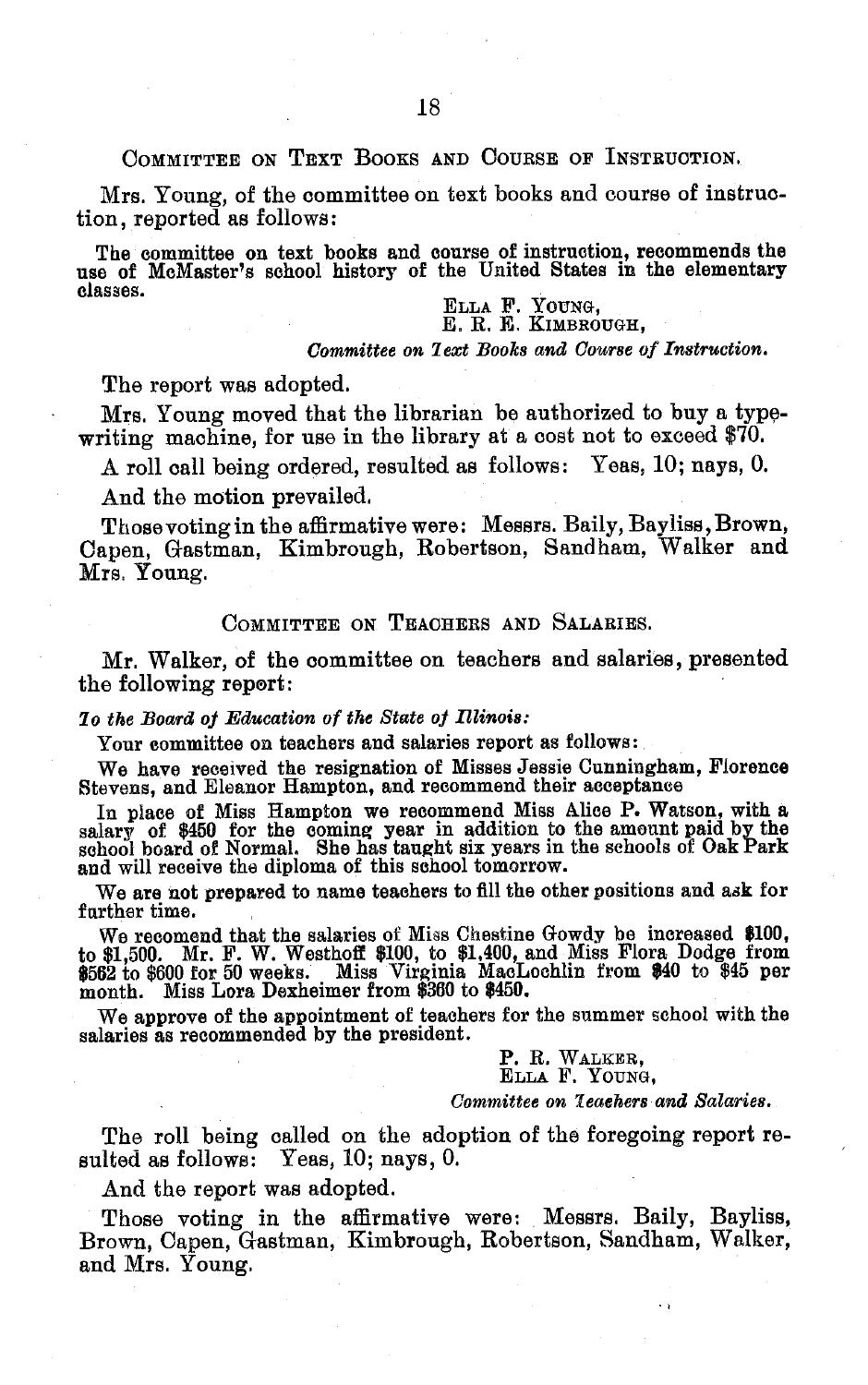Mr. Capen offered the following resolution and moved its adoption:

Resolved, That the president of the university be, and hereby is, authorized<br>to admit students possessing the necessary qualifications as to scholarship<br>to the school without requiring a pledge to teach. All such students

The resolution was adopted.

Mrs. Young asked to be recorded as voting no and it was so ordered.

Mr. Walker moved that the appropriation of \$150, requested by the president of the university for the enlargement and improvement of the geographical museum, be allowed.

The roll being called, and all present having voted in the affirmative, it was so ordered.

Mr. Walker moved that the sum of \$100 be allowed and paid to Mr. Capen for extraordinary services during the year, and the roll being called, it was so ordered. Yeas, 9; nays, 0.

Those voting in the affirmative were: Messrs. Baily, Bayliss, Brown, Gastman, Kimbrough, Robertson, Sandham, Walker and Mrs. Young.

Mr. Walker moved that the sum of \$300, requested by the president of the university for the extension of the manual training equipment, be appropriated.

The roll call on the adoption of the motion resulted as follows: Yeas, 10; nays, 0.

Those voting in the affirmative were: Messrs. Baily, Bayliss, Brown, Capen, Gastman, Kimbrough, Robertson, Sandham, Walker and Mrs. Young.

Mr. Sandham moved that the list of graduates submitted by the president of the university be approved and diplomas awarded accordingly.

The motion prevailed without dissent.

Mr. Kimbrough moved that the recommendation of the president of the university relating to a new building for the department of manual arts be referred to the committee on buildings and grounds, with directions to report plans and estimate of cost of the same at the next regular meeting, which motion prevailed.

Mr. Capen moved that the committee on buildings and grounds be authorized to carry out the recommendation of the president of the university with reference to the enlargement of the pond.

The motion prevailed and it was so ordered.